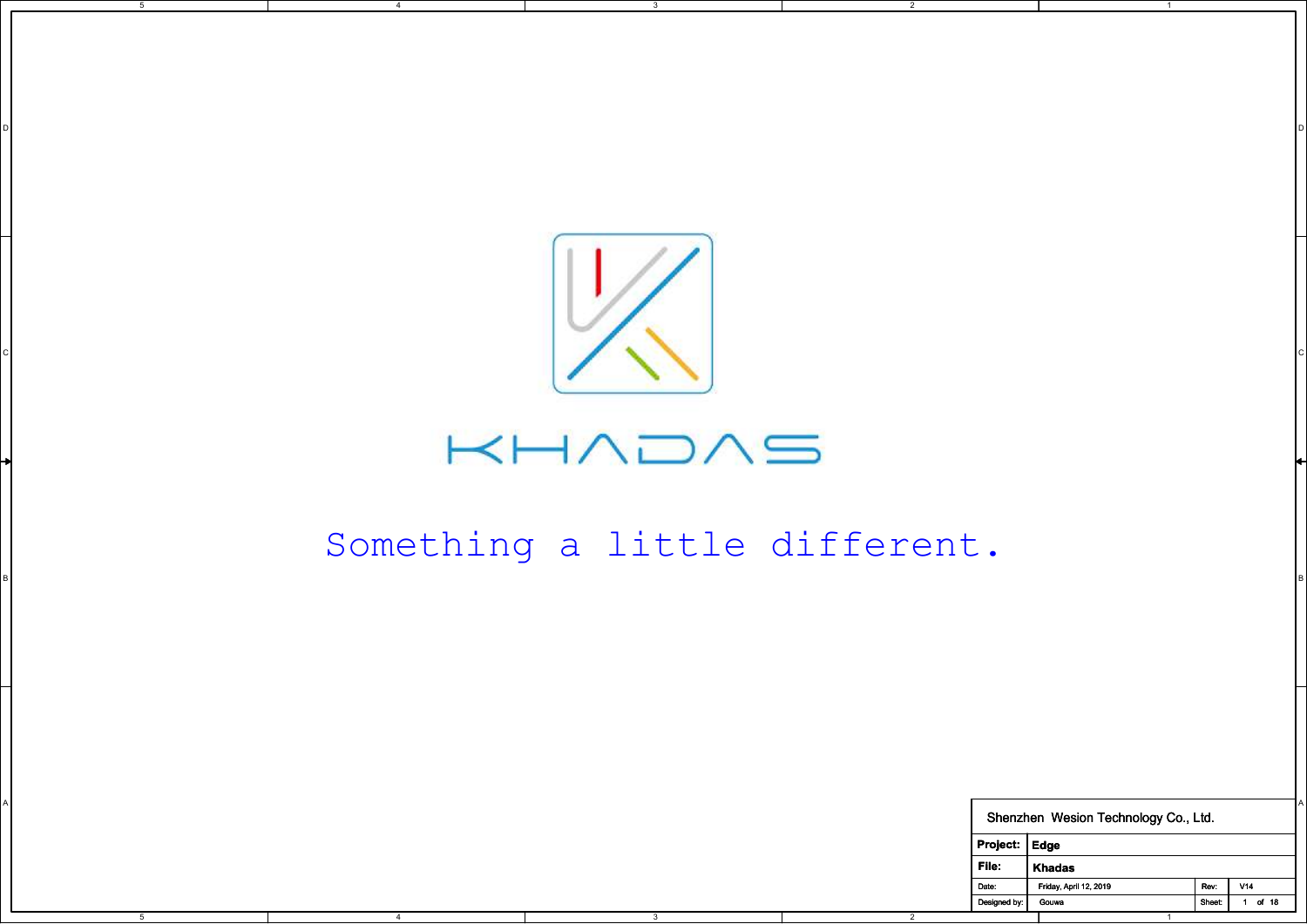

3

5

4

2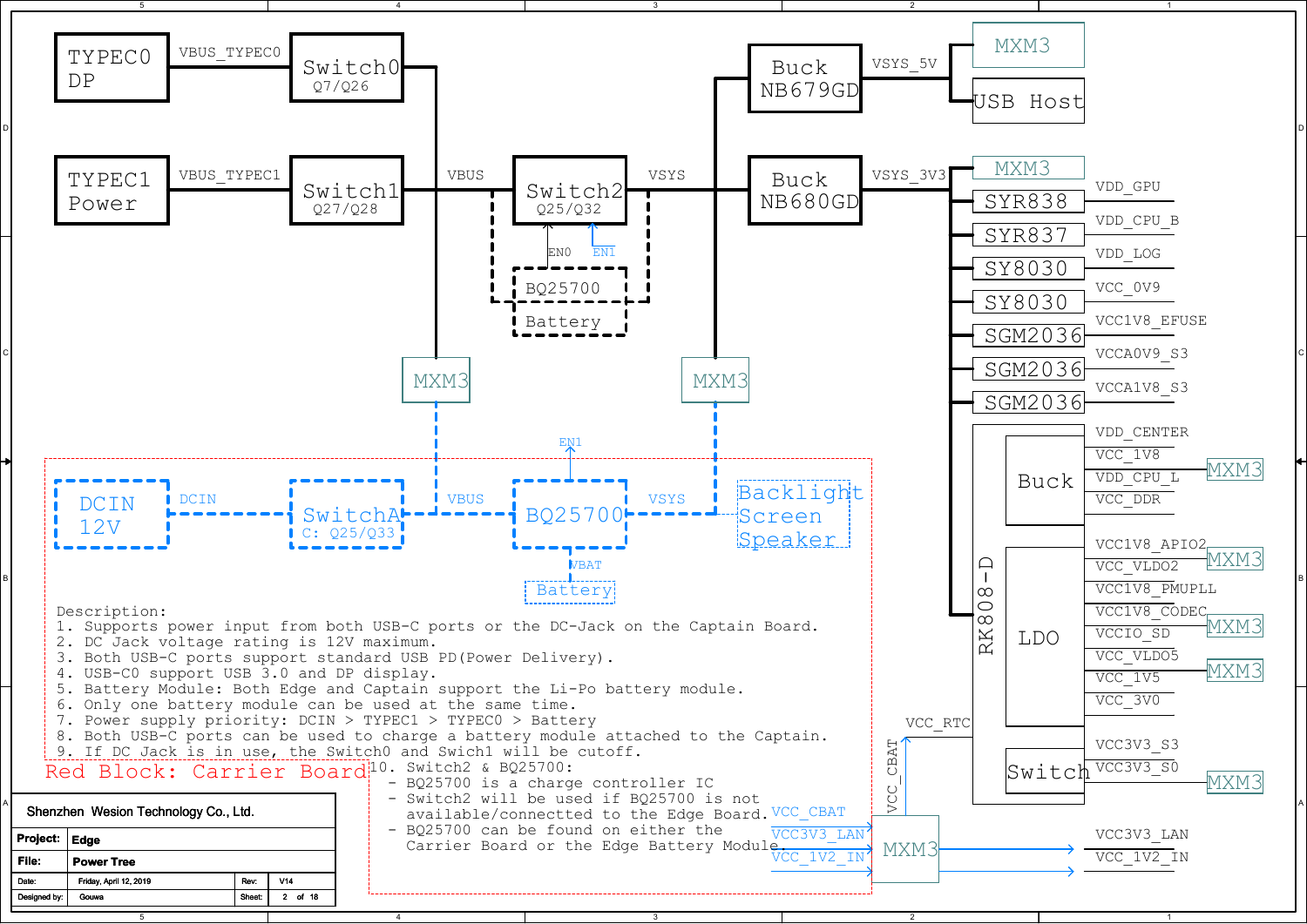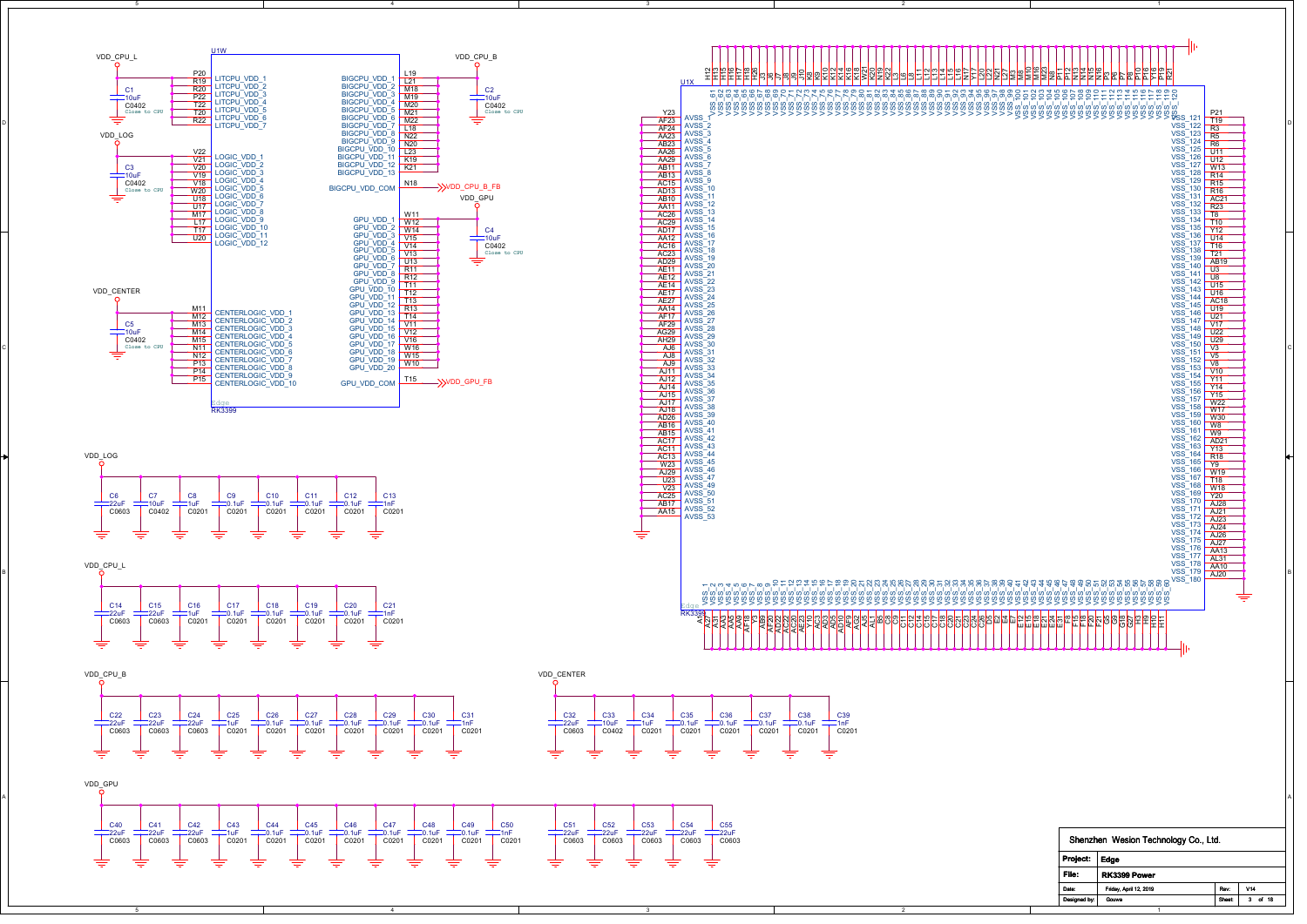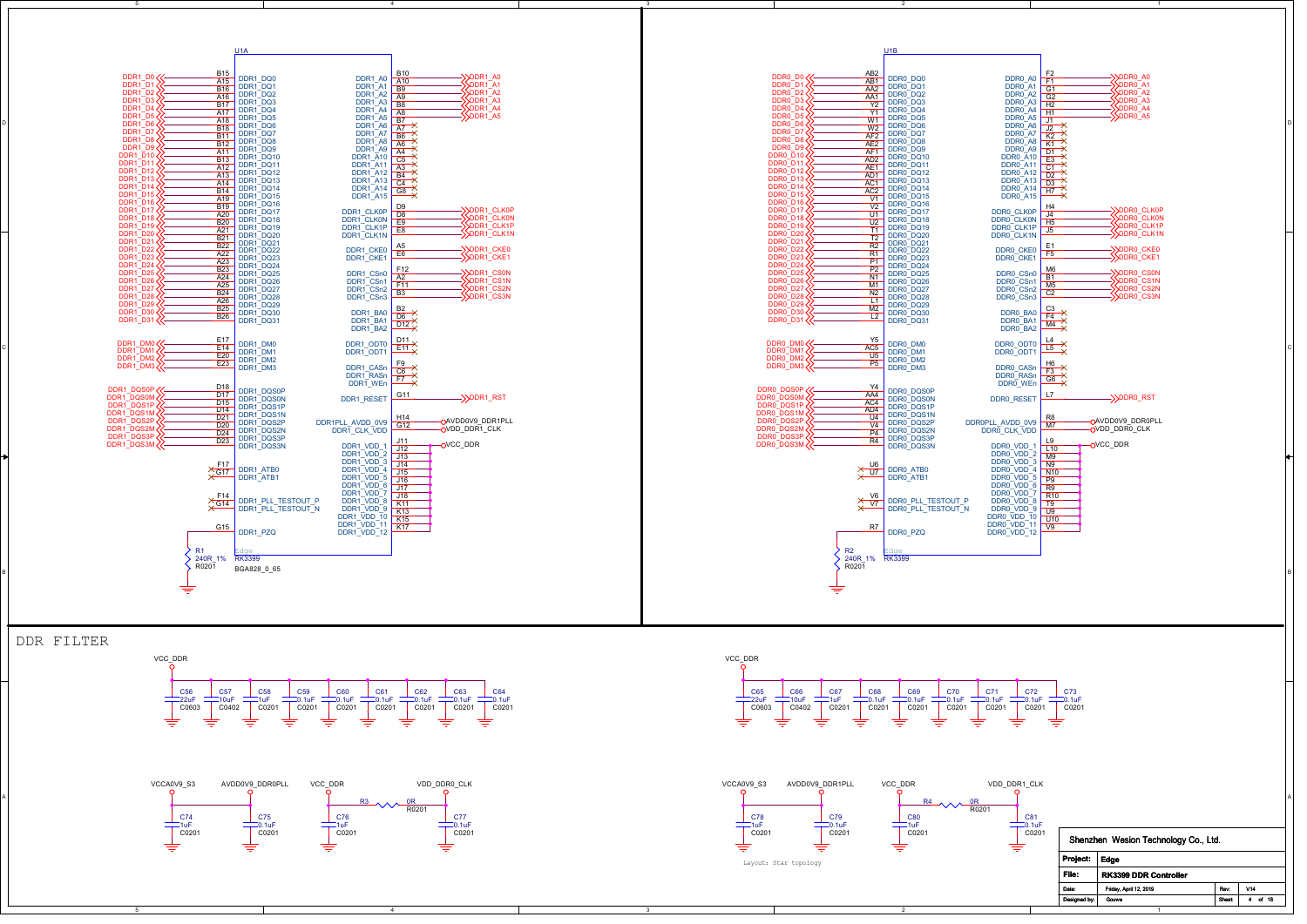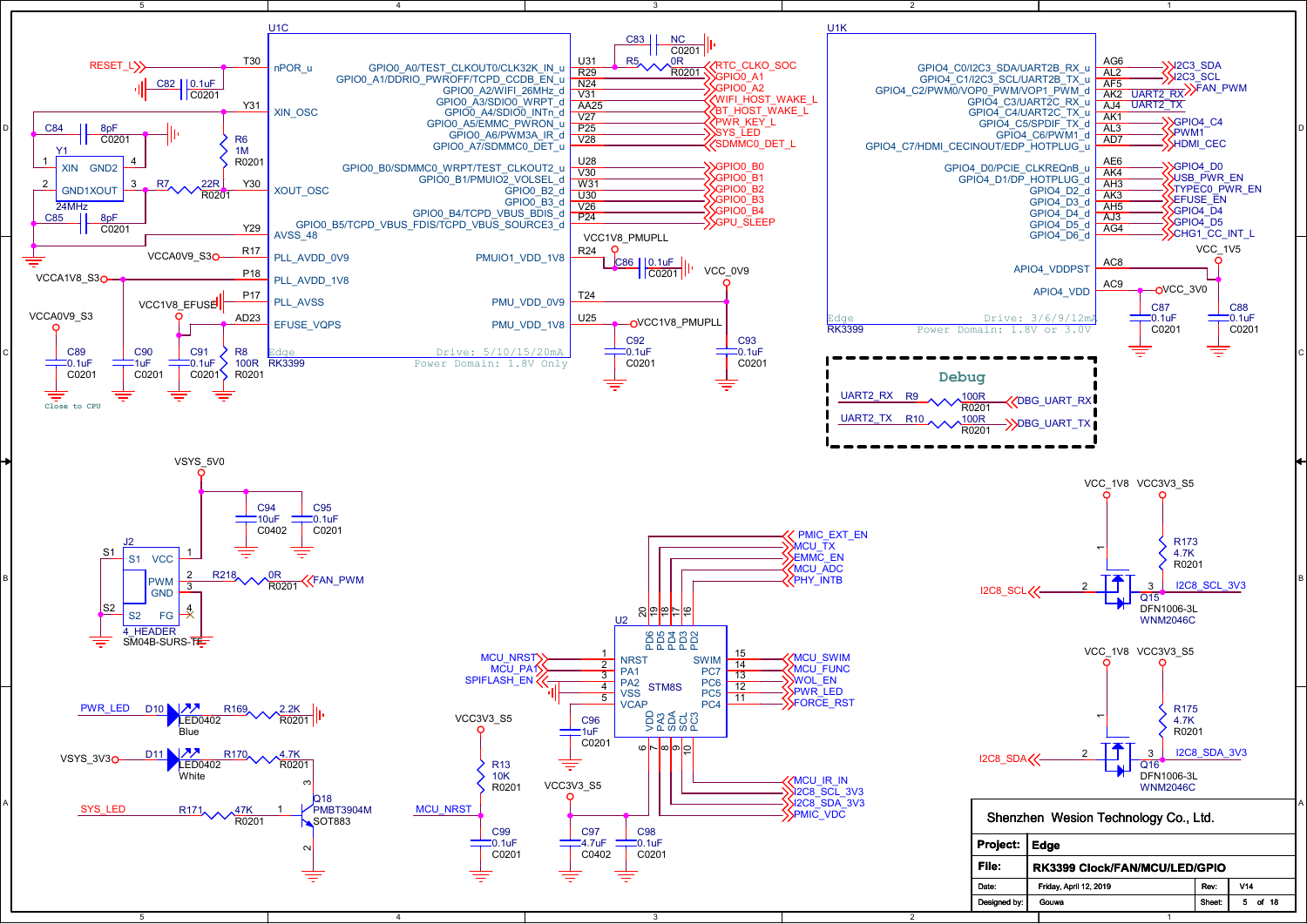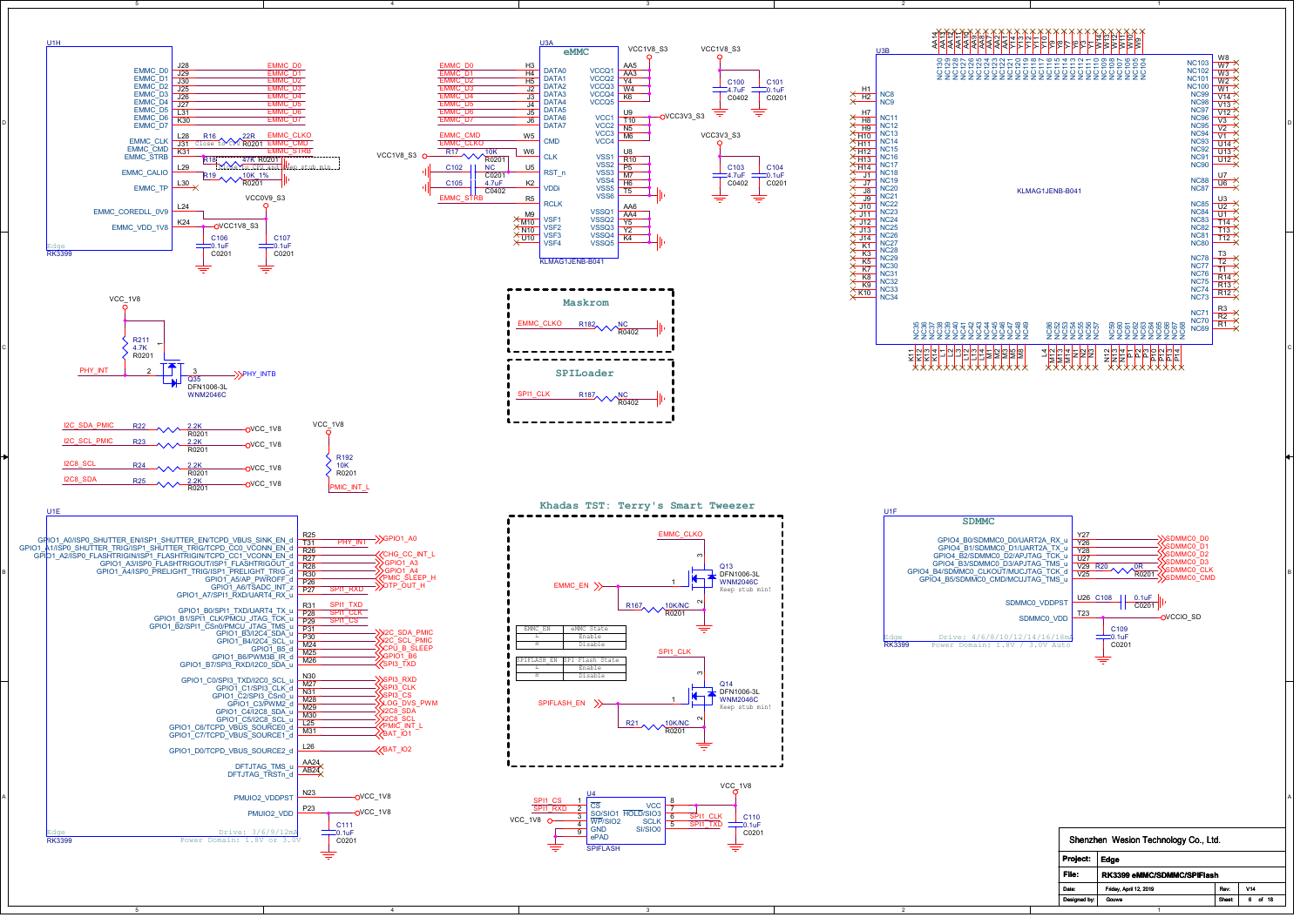

=

3

ᆕ

2

1

4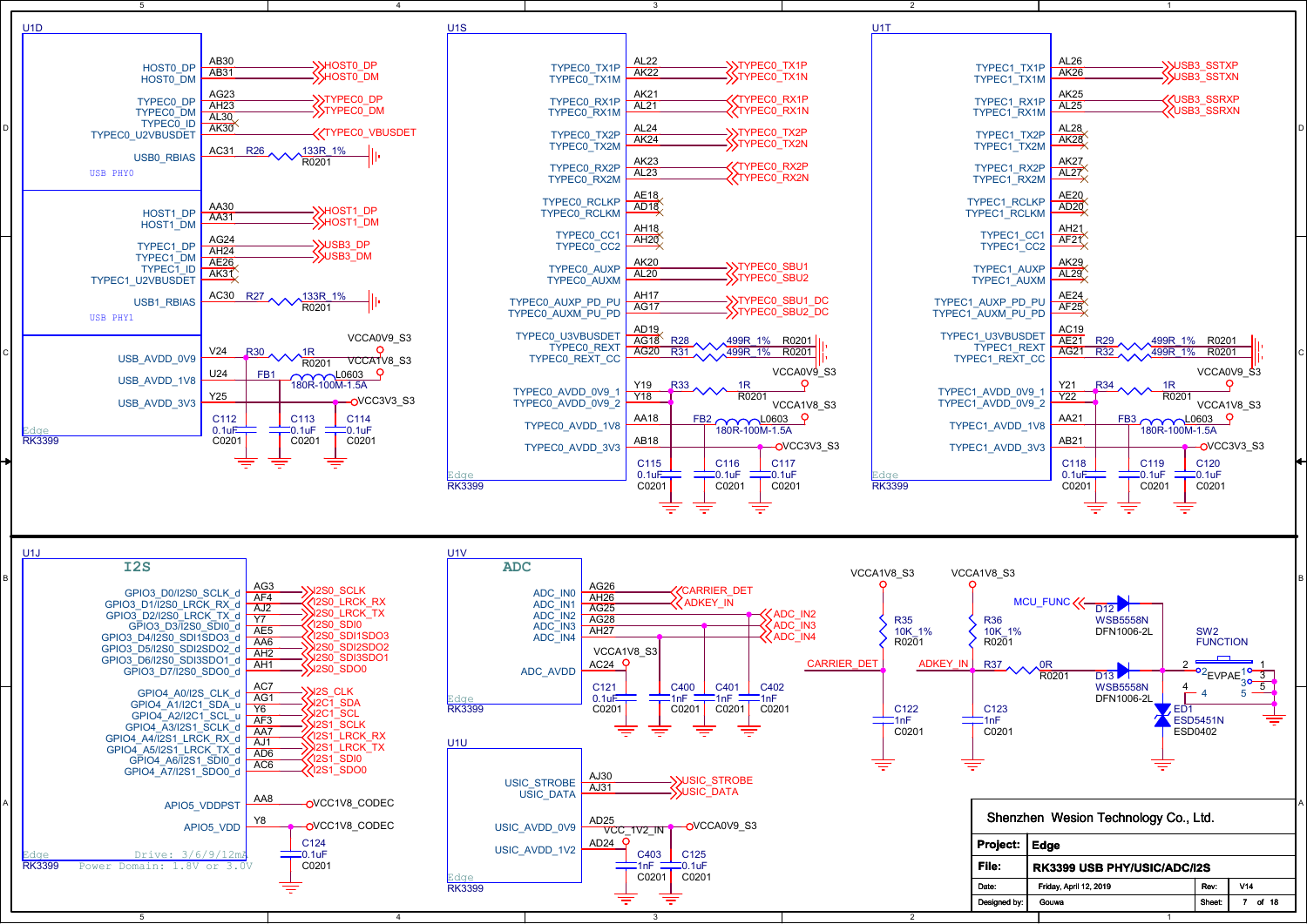| U <sub>1</sub> R |                                                                                                                                                                                                                                                                                                                                                                                                                                                                |                                                                                                                                                                                                                                                                                                                                       | U <sub>1</sub> P                                                                                                                                                                                                                            |                                                                                                                                                                                                                                                                                                                                                       | U <sub>1Q</sub>                                                                            |                                                                                                                                                                                                                                                                                                                                                                                                                                                                                                                   |                                                                                                    |                                                                                                                                                                                                                                                                                                   |                                                  |
|------------------|----------------------------------------------------------------------------------------------------------------------------------------------------------------------------------------------------------------------------------------------------------------------------------------------------------------------------------------------------------------------------------------------------------------------------------------------------------------|---------------------------------------------------------------------------------------------------------------------------------------------------------------------------------------------------------------------------------------------------------------------------------------------------------------------------------------|---------------------------------------------------------------------------------------------------------------------------------------------------------------------------------------------------------------------------------------------|-------------------------------------------------------------------------------------------------------------------------------------------------------------------------------------------------------------------------------------------------------------------------------------------------------------------------------------------------------|--------------------------------------------------------------------------------------------|-------------------------------------------------------------------------------------------------------------------------------------------------------------------------------------------------------------------------------------------------------------------------------------------------------------------------------------------------------------------------------------------------------------------------------------------------------------------------------------------------------------------|----------------------------------------------------------------------------------------------------|---------------------------------------------------------------------------------------------------------------------------------------------------------------------------------------------------------------------------------------------------------------------------------------------------|--------------------------------------------------|
|                  | AK15<br>MIPI_RX0_D0P<br>MIPI_RX0_D0N<br><b>AL15</b>                                                                                                                                                                                                                                                                                                                                                                                                            | ->>MIPI_RX0_D0P<br>-SMIPI_RXO_DON                                                                                                                                                                                                                                                                                                     | MIPI_TX1/RX1_D0P ARD<br>MIPI_TX1/RX1_D0N AL6                                                                                                                                                                                                | AK6<br>->>MIPI_TX1/RX1_D0P<br>->>MIPI_TX1/RX1_D0N                                                                                                                                                                                                                                                                                                     |                                                                                            | AG15<br>MIPI_TX0_D0P<br>MIPI_TX0_D0N<br>MIPI_TX0_D0N                                                                                                                                                                                                                                                                                                                                                                                                                                                              | ->>MIPI_TX0_D0P<br>->>MIPI_TX0_D0N                                                                 |                                                                                                                                                                                                                                                                                                   |                                                  |
|                  | AK14<br>MIPI_RX0_D1P<br>MIPI_RX0_D1N<br>AL14                                                                                                                                                                                                                                                                                                                                                                                                                   | <b>SMIPI RX0 D1P</b><br><b>SMIPI_RXO_D1N</b>                                                                                                                                                                                                                                                                                          | MIPI_TX1/RX1_D1P<br>MIPI_TX1/RX1_D1N                                                                                                                                                                                                        | AK7<br>->>MIPI TX1/RX1 D1P<br>AL7<br>-SMIPI_TX1/RX1_D1N                                                                                                                                                                                                                                                                                               |                                                                                            | <b>AG14</b><br>MIPI_TX0_D1P<br>MIPI_TX0_D1N<br>AH14                                                                                                                                                                                                                                                                                                                                                                                                                                                               | —∑MIPI_TX0_D1P<br>—∑MIPI_TX0_D1N                                                                   |                                                                                                                                                                                                                                                                                                   |                                                  |
|                  | AK13<br>AL13<br>MIPI_RX0_CLKP<br>MIPI_RX0_CLKN                                                                                                                                                                                                                                                                                                                                                                                                                 | <b>SMIPI_RXO_CLKP</b><br>SMIPI_RX0_CLKN                                                                                                                                                                                                                                                                                               | MIPI_TX1/RX1_CLKP<br>MIPI_TX1/RX1_CLKN                                                                                                                                                                                                      | AK <sub>8</sub><br>AL8<br>— <mark>&gt;</mark> >MIPI_TX1/RX1_CLKP<br>—>>MIPI_TX1/RX1_CLKN                                                                                                                                                                                                                                                              |                                                                                            | AG12<br>MIPI_TX0_CLKP<br>MIPI_TX0_CLKN<br><b>AH12</b>                                                                                                                                                                                                                                                                                                                                                                                                                                                             | —>MIPI_TX0_CLKP<br>—>>MIPI_TX0_CLKN                                                                |                                                                                                                                                                                                                                                                                                   |                                                  |
|                  | <b>AK12</b><br>MIPI_RX0_D2P<br>AL <sub>12</sub><br>MIPI_RX0_D2N                                                                                                                                                                                                                                                                                                                                                                                                | ->MIPI_RX0_D2P<br>SMIPI_RX0_D2N                                                                                                                                                                                                                                                                                                       | MIPI_TX1/RX1_D2P<br>MIPI_TX1/RX1_D2N                                                                                                                                                                                                        | AK9<br>->>MIPI TX1/RX1 D2P<br>AL9<br>SMIPI_TX1/RX1_D2N                                                                                                                                                                                                                                                                                                |                                                                                            | AG11<br>MIPI_TX0_D2P<br><b>AH11</b><br>MIPI_TX0_D2N                                                                                                                                                                                                                                                                                                                                                                                                                                                               | —> MIPI_TX0_D2P<br>—> MIPI_TX0_D2N                                                                 |                                                                                                                                                                                                                                                                                                   |                                                  |
|                  | <b>AK11</b><br>MIPI_RX0_D3P<br>AL <sub>11</sub><br>MIPI_RX0_D3N                                                                                                                                                                                                                                                                                                                                                                                                | ->MIPI_RX0_D3P<br>SMIPI_RX0_D3N                                                                                                                                                                                                                                                                                                       | MIPI_TX1/RX1_D3P<br>MIPI_TX1/RX1_D3N                                                                                                                                                                                                        | <b>AK10</b><br>—∑MIPI_TX1/RX1_D3P<br>—∑MIPI_TX1/RX1_D3N<br>AL10                                                                                                                                                                                                                                                                                       |                                                                                            | AG9<br>MIPI_TX0_D3P<br>AH9<br>MIPI_TX0_D3N                                                                                                                                                                                                                                                                                                                                                                                                                                                                        | ->>MIPI_TX0_D3P<br>->>MIPI_TX0_D3N                                                                 |                                                                                                                                                                                                                                                                                                   |                                                  |
|                  | MIPI_RX0_REXT                                                                                                                                                                                                                                                                                                                                                                                                                                                  | AF14 R38 24.02K 1%                                                                                                                                                                                                                                                                                                                    | MIPI TX1/RX1 REXT                                                                                                                                                                                                                           | $\frac{\text{AF11} \quad \text{R39}}{\text{R0201}} \sim 4.02 \times 1\%$                                                                                                                                                                                                                                                                              |                                                                                            | AF12R40<br>MIPI_TX0_REXT                                                                                                                                                                                                                                                                                                                                                                                                                                                                                          | $\sim$ $\frac{4.02K + 1\%}{R0201}$                                                                 |                                                                                                                                                                                                                                                                                                   |                                                  |
|                  | AB14<br>MIPI_RX0_AVDD_1V8                                                                                                                                                                                                                                                                                                                                                                                                                                      | OVCC1V8 S3<br>C126                                                                                                                                                                                                                                                                                                                    | MIPI_TX1/RX1_AVDD_1V8                                                                                                                                                                                                                       | AC10<br>OVCC1V8_S3                                                                                                                                                                                                                                                                                                                                    | MIPI_TX0_AVDD_1V8                                                                          | AB12                                                                                                                                                                                                                                                                                                                                                                                                                                                                                                              | OVCC1V8_S3<br>C128                                                                                 |                                                                                                                                                                                                                                                                                                   |                                                  |
| <b>RK3399</b>    |                                                                                                                                                                                                                                                                                                                                                                                                                                                                | $\equiv$ 0.1uF<br>C0201                                                                                                                                                                                                                                                                                                               | <b>RK3399</b>                                                                                                                                                                                                                               | C <sub>127</sub><br>$\frac{1}{2}$ -0.1uF<br>C0201                                                                                                                                                                                                                                                                                                     | <b>RK3399</b>                                                                              |                                                                                                                                                                                                                                                                                                                                                                                                                                                                                                                   | $\frac{1}{20}$ -1uF<br>C0201                                                                       |                                                                                                                                                                                                                                                                                                   |                                                  |
| <b>U10</b>       |                                                                                                                                                                                                                                                                                                                                                                                                                                                                |                                                                                                                                                                                                                                                                                                                                       | U <sub>1</sub> M                                                                                                                                                                                                                            |                                                                                                                                                                                                                                                                                                                                                       |                                                                                            | DVP/SPI2                                                                                                                                                                                                                                                                                                                                                                                                                                                                                                          |                                                                                                    |                                                                                                                                                                                                                                                                                                   |                                                  |
|                  | AE30<br>PCIE_TX0_P<br>PCIE TX0 N<br>AF30<br>PCIE RX0 P<br>AF31<br>PCIE_RX0_N<br>AG30<br>AG31<br>PCIE_TX1_P<br>PCIE_TX1_N<br>AH30<br>PCIE_RX1_P<br><b>AH31</b><br>PCIE_RX1_N<br>AA27<br>PCIE TX2 P<br>AA28<br>PCIE_TX2_N<br><b>AC27</b><br>PCIE_RX2_P<br>PCIE_RX2_N<br>AC <sub>28</sub><br>AD <sub>27</sub><br>PCIE TX3 P<br>AD28<br>PCIE_TX3_N<br>AF <sub>27</sub><br>PCIE RX3 P<br>AF28<br>PCIE RX3 N<br>AD31<br>PCIE_RCLK_100M_P<br>AD30<br>PCIE_RCLK_100M_N | <b>PCIE_TX0P</b><br>$SP CIE_TX0N$<br>PCIE RX0P<br><b>PCIE_RXON</b><br>>PCIE_TX1P<br><b>SPCIE_TX1N</b><br><b>ZPCIE_RX1P</b><br><b>ZPCIE_RX1N</b><br>>PCIE_TX2P<br><b>SPCIE_TX2N</b><br>PCIE_RX2P<br><b>PCIE_RX2N</b><br><b>PCIE TX3P</b><br><b>PCIE_TX3N</b><br><b>TELE_RX3P</b><br><b>PCIE_RX3N</b><br><b>PCIE CLKP</b><br>SPCIE_CLKN | EDP_TX0P<br>EDP_TX0N<br>EDP TX1P<br>A30<br>EDP_TX1N<br>$EDP_TX2P$ $C30$<br>EDP_TX2N<br>EDP_TX3P<br>EDP_TX3N<br><b>EDP AUXP</b><br>EDP_AUXN<br>EDP_DC_TP  -<br>EDP_CLK24M_IN<br>EDP REXT<br>EDP AVDD 0V9<br>EDP_AVDD_1V8_1<br>EDP_AVDD_1V8_2 | B29<br>->EDP_TX0P<br>->>EDP_TX0N<br>A29<br><b>B30</b><br>->>EDP_TX1P<br>->>EDP_TX1N<br>-}}EDP_TX2P<br>-}}EDP_TX2N<br>D30<br>->>EDP_TX3P<br>->>EDP_TX3N<br>$\overline{D31}$<br><b>B28</b><br>->>EDP_AUXP<br>->>EDP_AUXN<br>A28<br>G20<br>$H21 \times$<br>G21<br>$\frac{R41}{R0201}$<br>H <sub>20</sub><br>OVCC0V9_S3<br>VCC1V8_S3<br>J19<br>J20<br>- റ | GPIO2_B3/SPI2_CLK/VOP_DEN/CIF_CLKOUTA_u F31_<br>GPIO2_B4/SPI2_CSn0_u F31_<br><b>RK3399</b> | GPIO2_A0/VOP_D0/CIF_D0/I2C2_SDA_u<br>GPIO2_A1/VOP_D1/CIF_D1/I2C2_SCL_u<br>GPIO2_A2/VOP_D2/CIF_D2_d<br>GPIO2_A3/VOP_D3/CIF_D2_d F28<br>GPIO2_A3/VOP_D3/CIF_D3_d H29<br>GPIO2_A4/VOP_D4/CIF_D4_d<br>GPIOZ_AH/VOI_D5/CIF_D5_d<br>GPIOZ_A6/VOP_D5/CIF_D5_d H27<br>GPIOZ_A6/VOP_D6/CIF_D6_U G30<br>GPIO2_A7/VOP_D7/CIF_D7/I2C7_SDA_u<br>GPIO2_B0/VOP_CLK/CIF_VSYNC/I2C7_SCL_u<br>GPIOZ_B1/SPIZ_RXD/CIF_HREF/I2C6_SDA_u H24<br>GPIO2_B2/SPI2_TXD/CIF_CLKIN/I2C6_SCL_u<br>Drive: 3/6/9/12m<br>Power Domain: 1.8V or 3.0V | G31<br>H25<br>H30<br>H28<br>H <sub>31</sub><br>J24<br><b>APIO2 VDDPST</b><br>K23<br>APIO2_VDD<br>₹ | XCIF_D0<br>XCIF_D1<br><b>CIF D2</b><br>CIF <sub>D3</sub><br><b>SCIF D4</b><br>$CIF$ D <sub>5</sub><br>-SCIF_D6<br>-SCIF_D7<br><b>CIF VSYNC</b><br><b>SCIFTHREF</b><br>SCIF_CLKI<br>SCIF CLKO<br>SCIF_PDN0_H<br>VCC1V8_APIO2<br>റ<br>OVCC1V8 APIO2<br>C <sub>129</sub><br>$= 0.1$ uF<br>C0201<br>₹ | C <sub>130</sub><br>$\frac{1}{20}$ -1uF<br>C0201 |

| -5                                                                              | $\overline{4}$                                           | $\mathbf{3}$                                                                                                                                      | $\overline{2}$                                          |                                                                                   |  |
|---------------------------------------------------------------------------------|----------------------------------------------------------|---------------------------------------------------------------------------------------------------------------------------------------------------|---------------------------------------------------------|-----------------------------------------------------------------------------------|--|
| U <sub>1</sub> R                                                                | U1P                                                      |                                                                                                                                                   | <b>U1Q</b>                                              |                                                                                   |  |
| <b>AK15</b><br>MIPI RX0 D0P<br><b>AL15</b><br>MIPI RX0 DON                      | ->>MIPI_RX0_D0 <mark>P</mark><br>->>MIPI_RX0_D0N         | AK6<br>AL6<br>->>MIPI_TX1/RX1_D0 <mark>P</mark><br>->>MIPI_TX1/RX1_D0N<br>MIPI TX1/RX1 D0P<br>MIPI <sup>TX1/RX1D0N</sup>                          | MIPI TX0 D0P<br>MIPI TX0 DON                            | AG15<br>->>MIPI_TX0_D0P<br>->>MIPI_TX0_D0N<br><b>AH15</b>                         |  |
| <b>AK14</b><br>MIPI_RX0_D1P<br><b>AL14</b><br>MIPI RX0 D1N                      | >>MIPI_RX0_D1P<br><b>SMIPI RX0 D1N</b>                   | AK7<br>MIPI_TX1/RX1_D1P<br>MIPI TX1/RX1 D1P<br>AL7<br><b>SMIPI_TX1/RX1_D1N</b><br>MIPI <sup>T</sup> X1/RX1 <sup>T</sup> D1N                       | MIPI_TX0_D1P<br>MIPI_TX0_D1N                            | AG14<br>->>MIPI_TX0_D1P<br><b>AH14</b><br>SMIPI <sup>T</sup> TX0 <sup>T</sup> D1N |  |
| AK13<br>MIPI RX0 CLKP<br><b>AL13</b><br>MIPI <sup>-</sup> RX0 <sup>-</sup> CLKN | SMIPI RX0 CLKP<br><b>SMIPI RXO CLKN</b>                  | $\frac{\text{AK8}}{\text{AL8}}$<br>->>MIPI TX1/RX1 CLKP<br>MIPI TX1/RX1 CLKP<br>-SMIPI_TX1/RX1_CLKN<br>MIPI <sup>T</sup> X1/RX1 <sup>T</sup> CLKN | MIPI TX0 CLKP<br>MIPI <sup>T</sup> X0 <sup>T</sup> CLKN | AG12<br>->>MIPI_TX0_CLKP<br>->>MIPI_TX0_CLKN<br><b>AH12</b>                       |  |
| <b>AK12</b><br>MIPI RX0 D2P<br><b>AL12</b><br>MIPI RX0 D2N                      | >>MIPI_RX0_D2P<br>MIPI_RX0_D2N                           | AK9<br>AL9<br>- <mark>&gt;</mark> >mipi_tx1/rx1_d2p<br>->>mipi_tx1/rx1_d2n<br>MIPI_TX1/RX1_D2P<br>MIPI <sup>T</sup> X1/RX1 <sup>D2N</sup>         | MIPI_TX0_D2P<br>MIPI_TX0_D2N                            | AG11<br>- <mark>&gt;</mark> >MIPI_TX0_D2P<br>->>MIPI_TX0_D2N<br><b>AH11</b>       |  |
| AK11<br>AL11<br>MIPI RX0 D3P<br>MIPI RX0 D3N                                    | ->>MIPI_RX0_D3P<br>->>MIPI_RX0_D3N                       | <b>AK10</b><br>AL10<br>->>MIPI_TX1/RX1_D3P<br>MIPI TX1/RX1 D3P<br>SMIPI_TX1/RX1_D3N<br>MIPI TX1/RX1 D3N                                           | MIPI_TX0_D3P<br>MIPI TX0 D3N                            | AG9<br>AH9<br>- <mark>&gt;&gt;</mark> MIPI_TX0_D3P<br>->>MIPI_TX0_D3N             |  |
| MIPI RX0 REXT                                                                   | AF14 R38 4.02K 1%<br>R <sub>0201</sub>                   | AF11 R39 14.02K 1%<br>MIPI TX1/RX1 REXT<br>R0201                                                                                                  | MIPI_TX0_REXT                                           | AF12R40<br>$A.02K$ 1%<br>R0201                                                    |  |
| AB14<br>MIPI_RX0_AVDD 1V8                                                       | OVCC1V8 S3                                               | AC10<br>OVCC1V8 S3<br>MIPI_TX1/RX1_AVDD_1V8                                                                                                       | MIPI_TX0_AVDD_1V8                                       | AB12<br>OVCC1V8 S3                                                                |  |
| Edge<br><b>RK3399</b>                                                           | C126<br>$\equiv$ 0.1uF<br>Edge<br><b>RK3399</b><br>C0201 | C <sub>127</sub><br>$\equiv$ 0.1uF<br>C0201                                                                                                       | Edge<br><b>RK3399</b>                                   | C128<br>$\overline{=}0.1$ uF<br>C0201                                             |  |
|                                                                                 | ₹                                                        | ╤                                                                                                                                                 |                                                         | ₹                                                                                 |  |

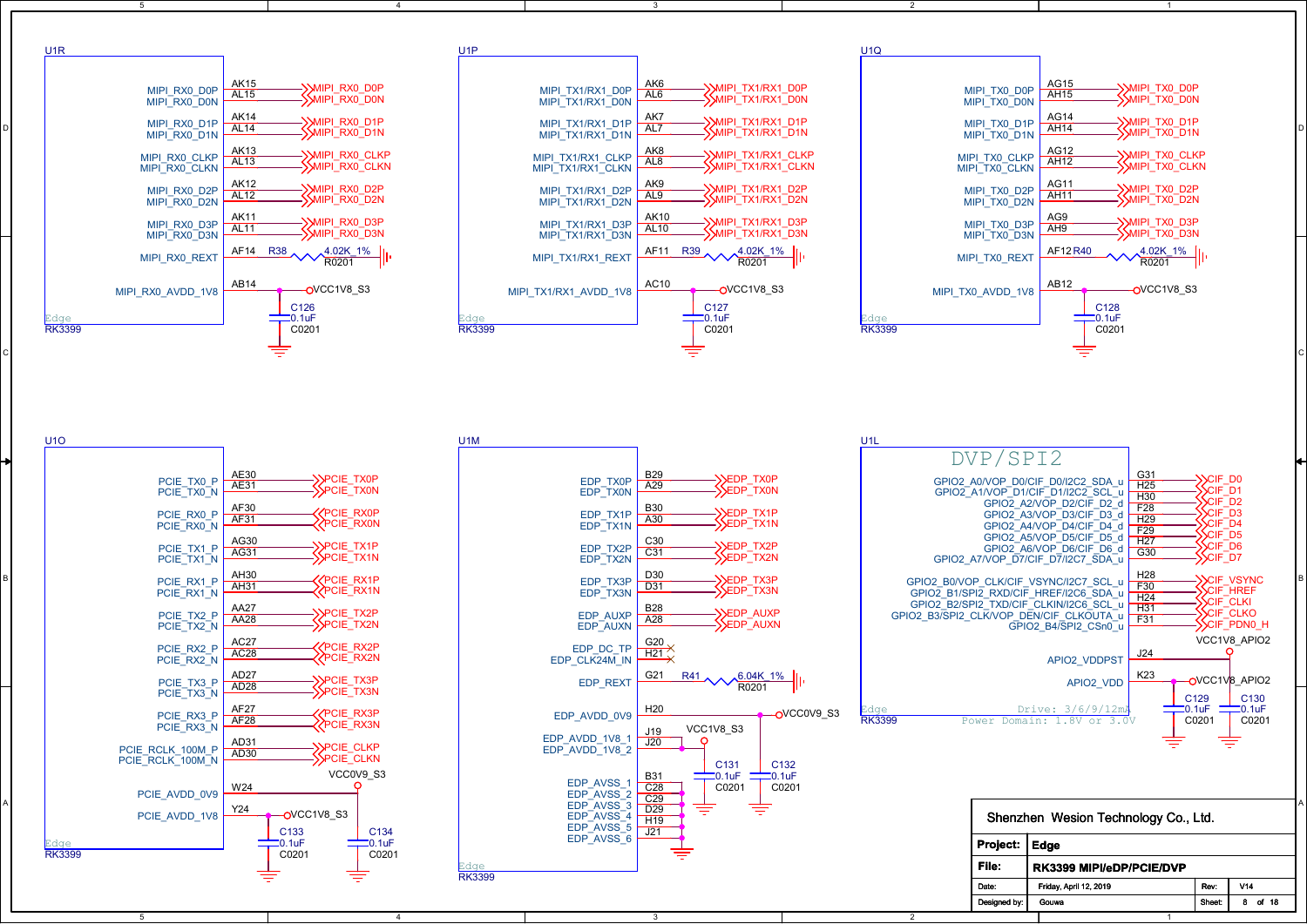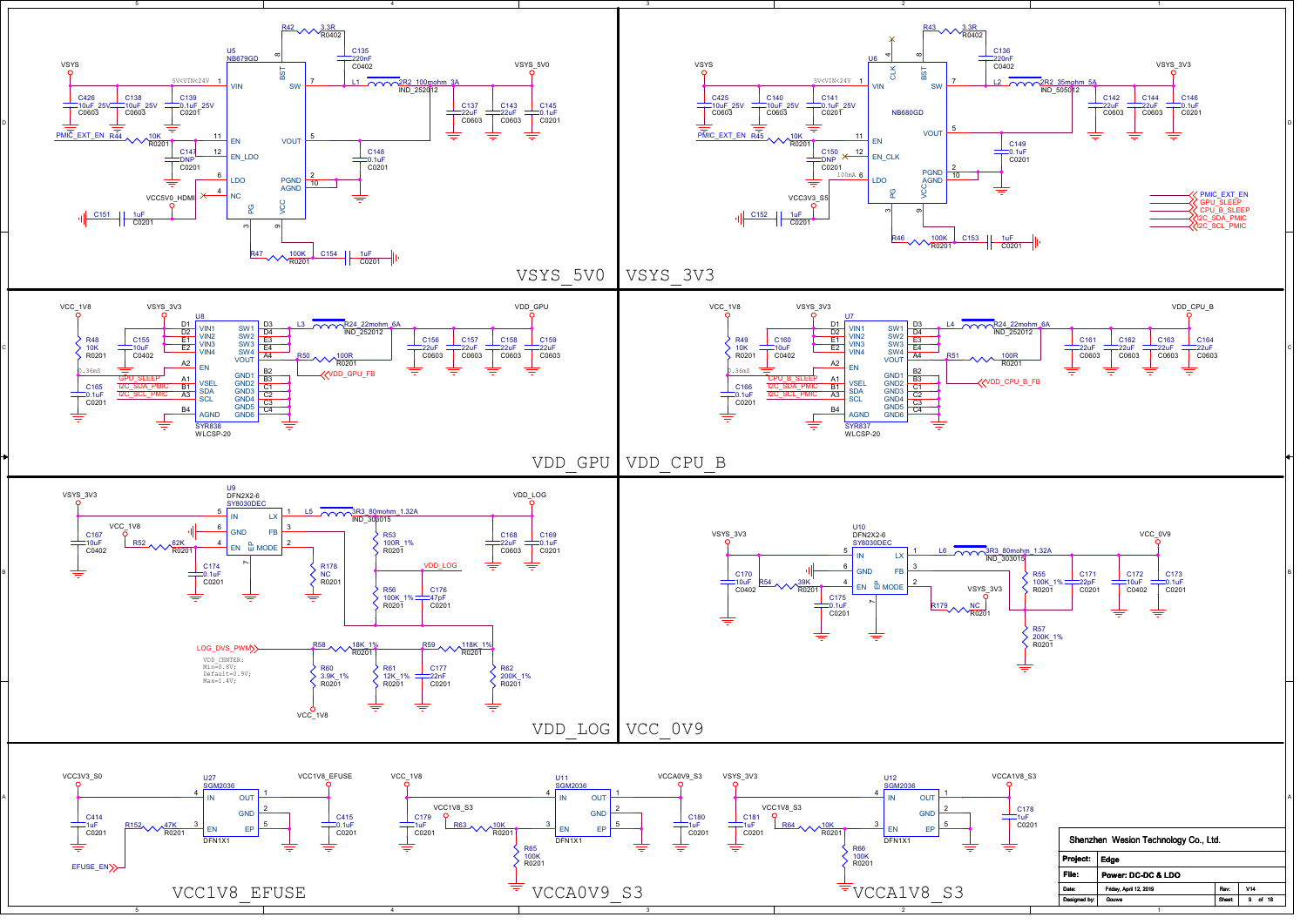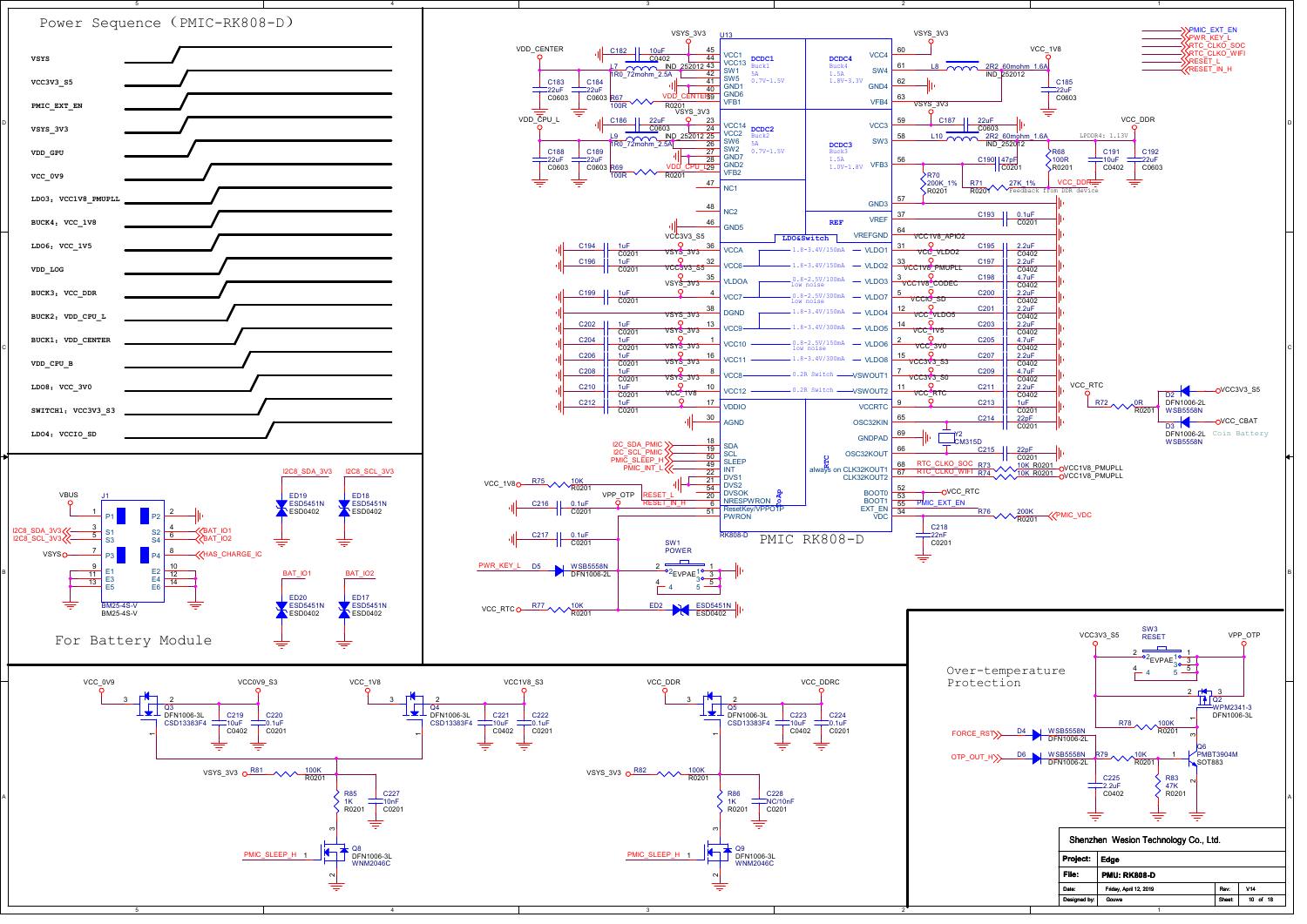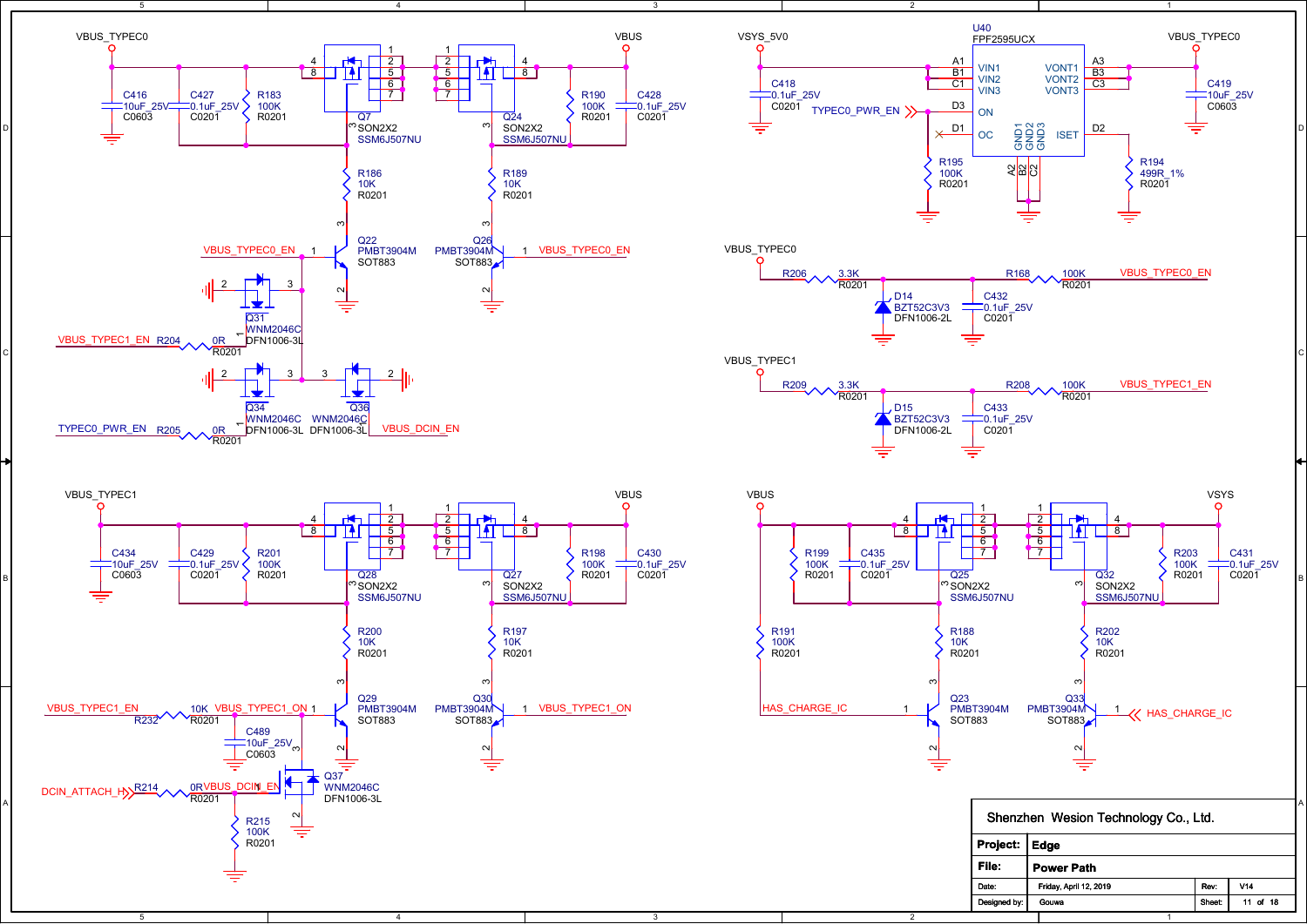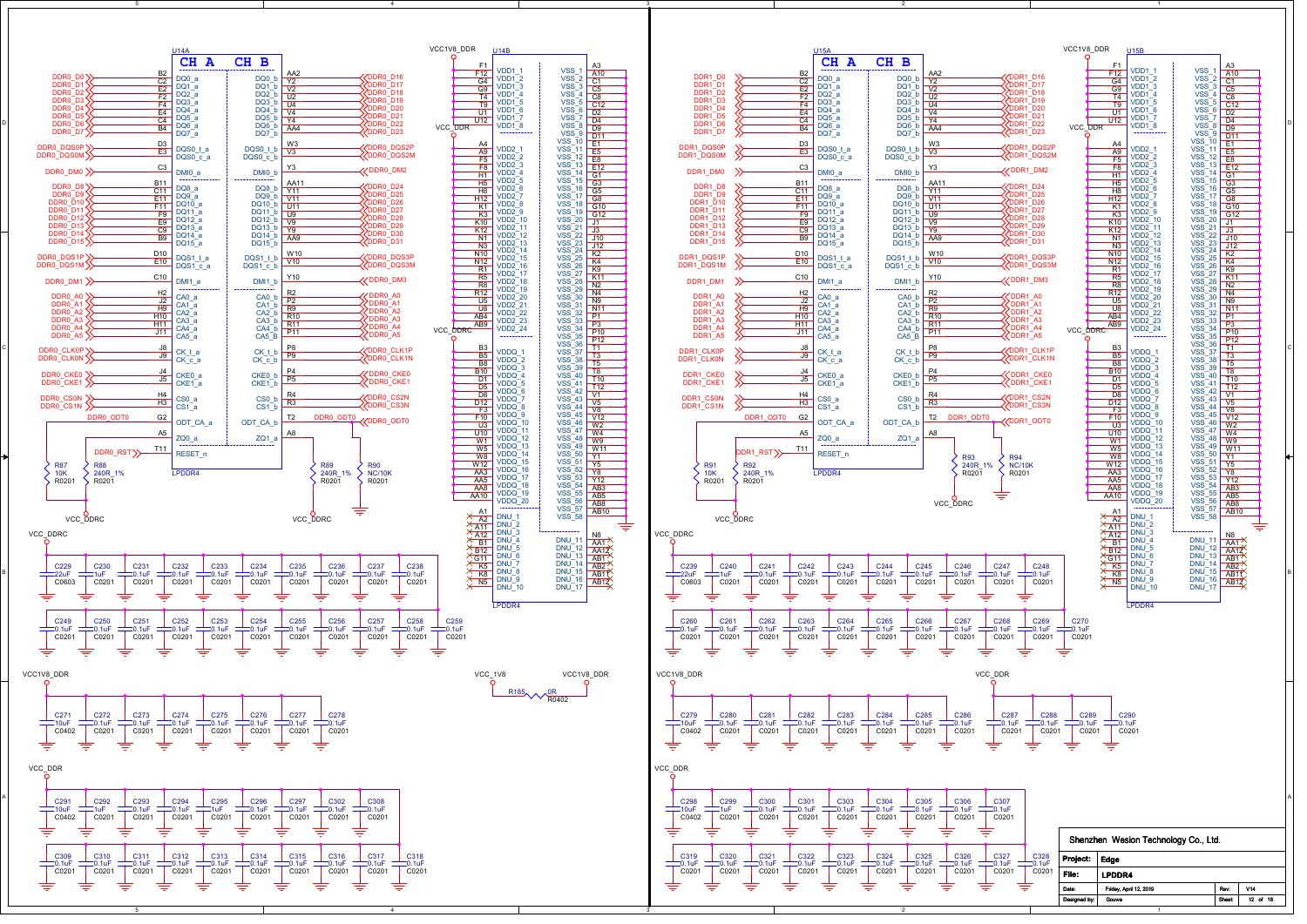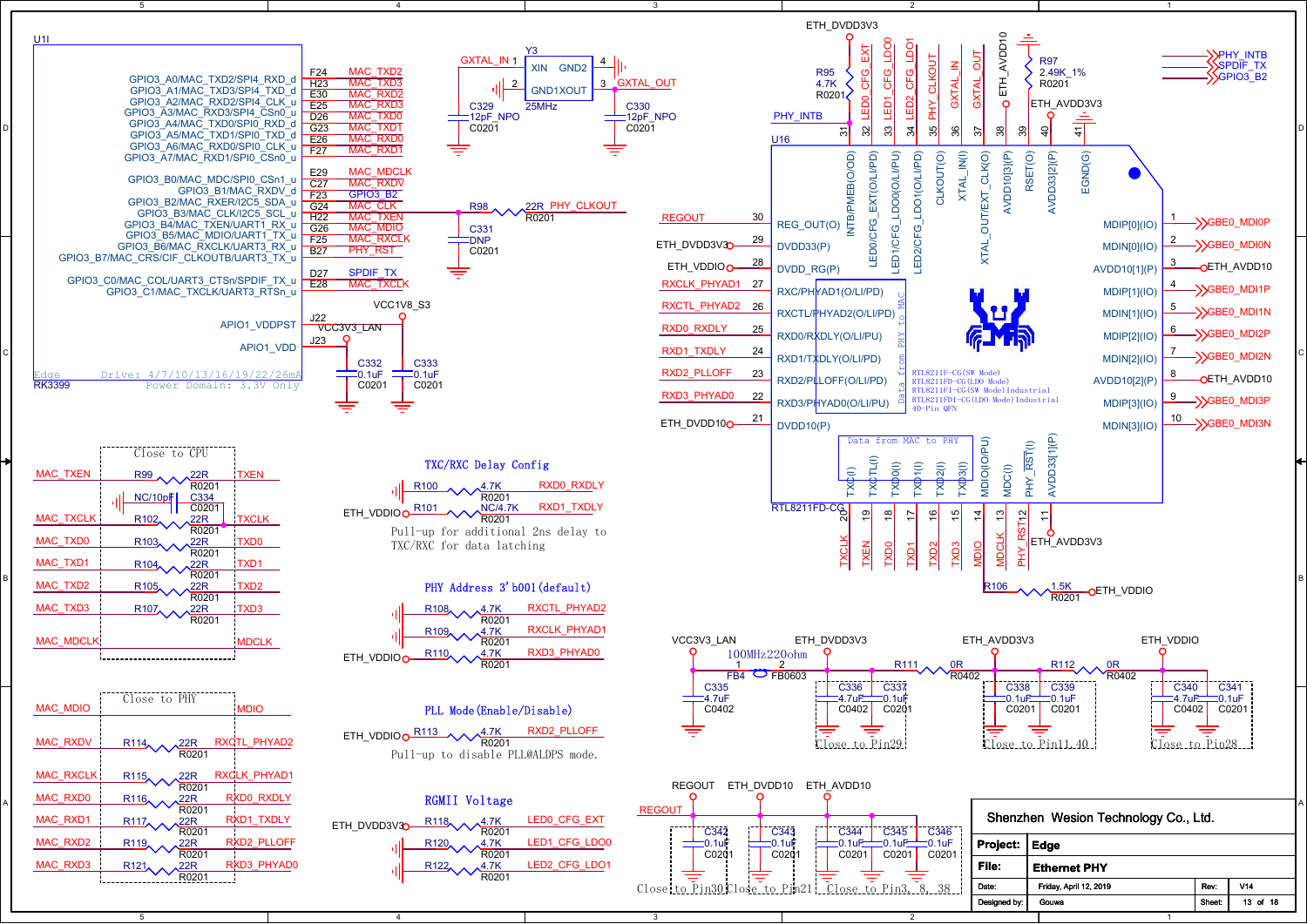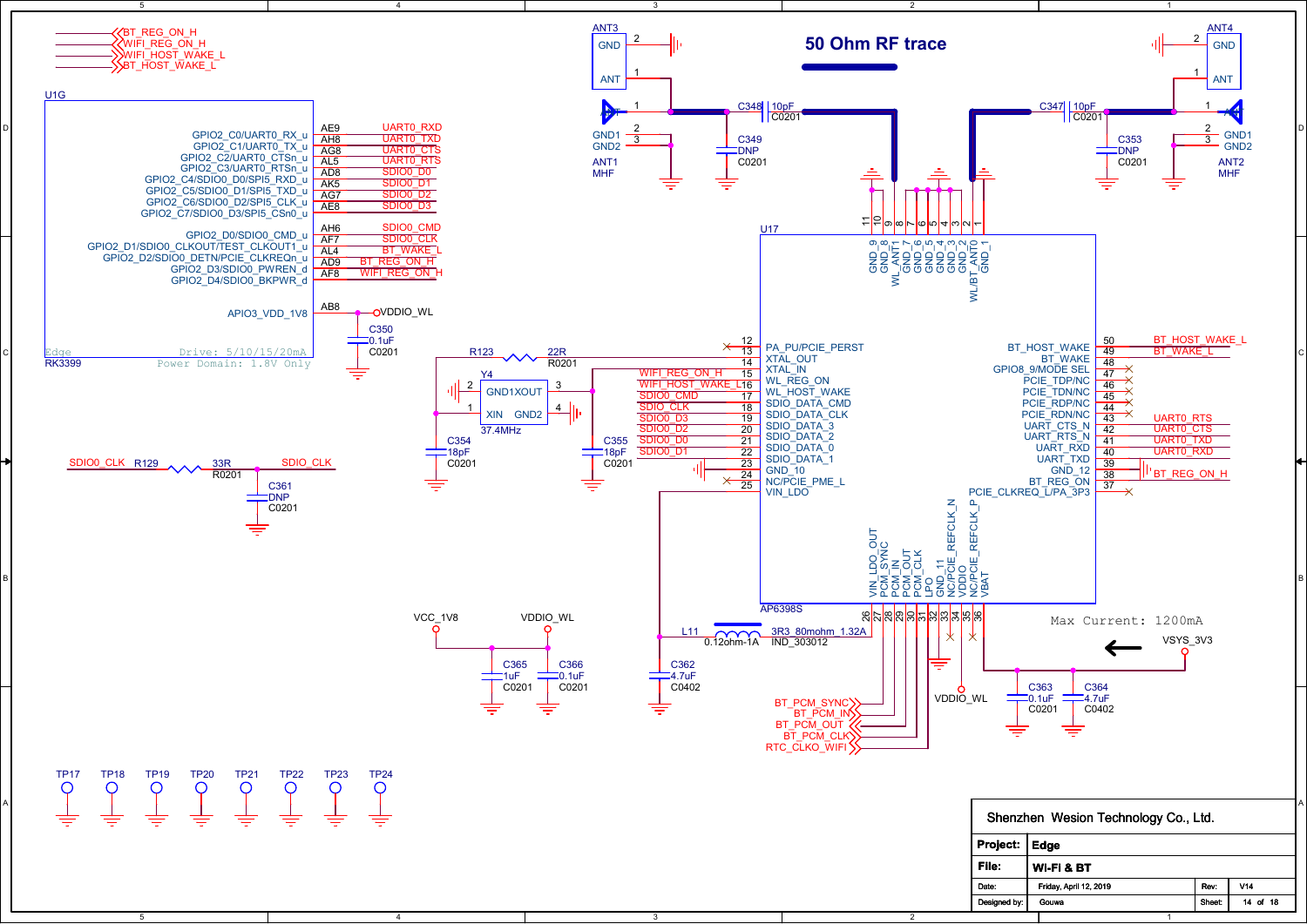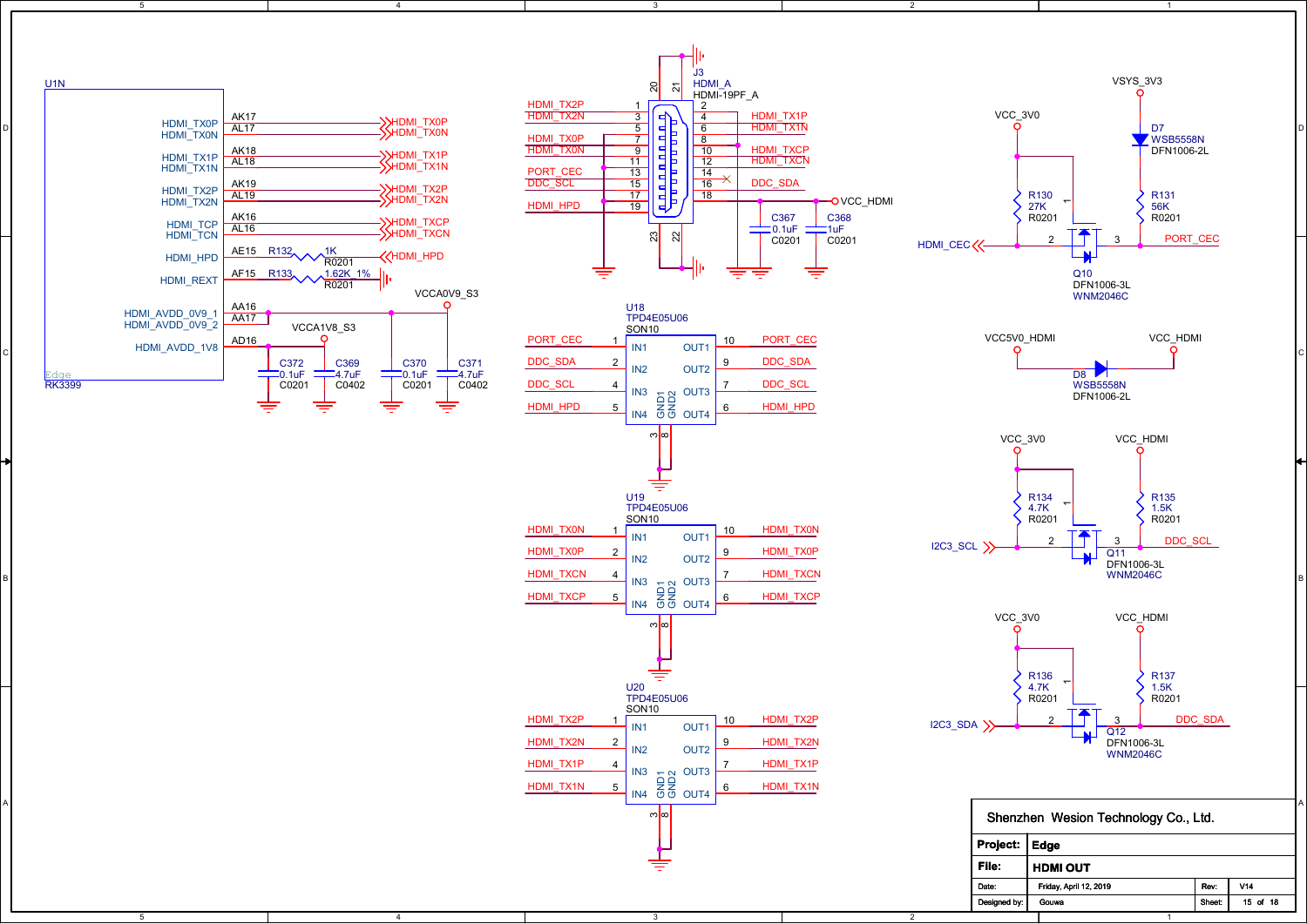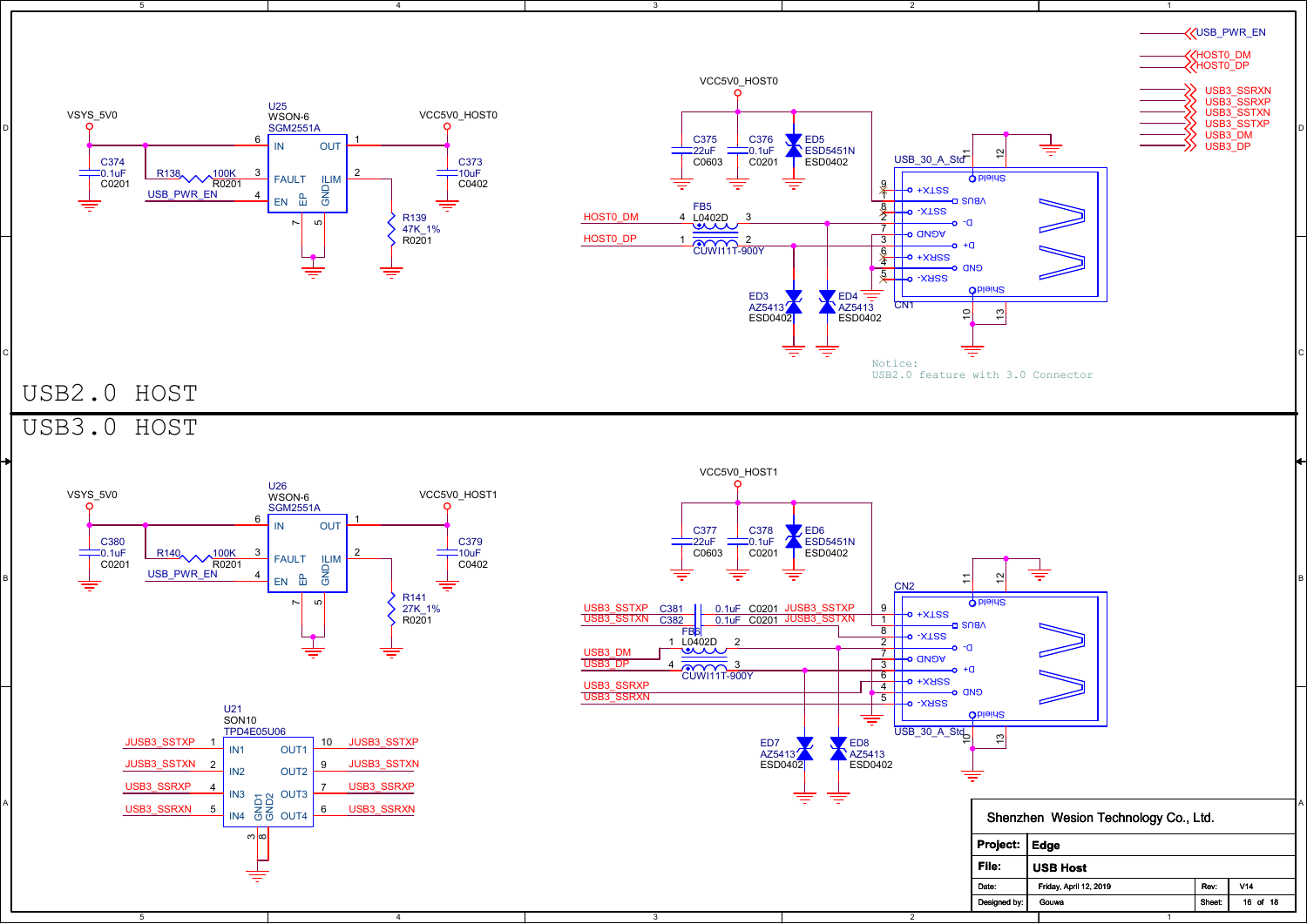